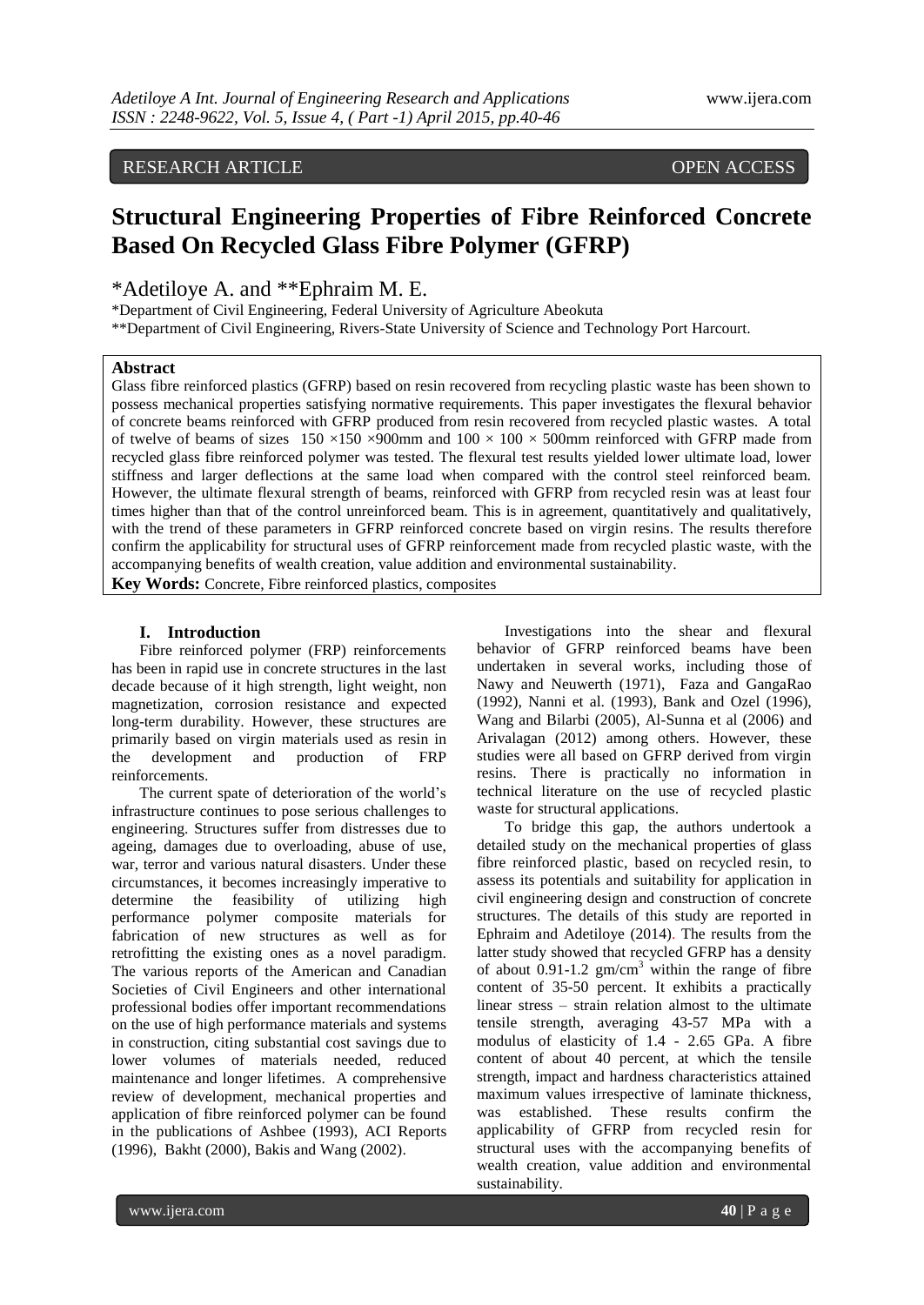This work is dedicated to the investigation of flexural behavior of concrete beams reinforced with GFRP, based on recycled resin recovered from plastic waste materials. A successful and effective incorporation of recycled GFRP as reinforcement in concrete will have the multiple benefits stated earlier as well as create jobs/employment opportunities in the construction industry. This project will also serve as a pilot effort towards the domestication of fibre reinforced polymer technology, especially in the utilization of recycled plastic waste in civil/structural engineering applications in Nigeria.

## **II. Research Methodology and Experimental Plan**

The study consisted of production of the recycled GFRP and testing of concrete beams reinforced with the produced FRP reinforcement bars. Concrete beams, plain and reinforced with steel and GFRP of varying reinforcement ratios were produced and tested in the study. The beams were tested under two point loading and appropriately instrumented to record their response history up to the moment of failure. Concrete mix ratios of 1:2:4, 1:1:2 were

adopted to facilitate comparison with previous studies. The sample preparation, curing, handling and testing were conducted in accordance with BS1881, Part 1(1986). All the tests were carried out in the Structural Engineering Laboratories of the Rivers State University of Science and Technology, Port Harcourt, Nigeria.

# **II.1 Materials**

## **II.1.1 Concrete**

The concrete was made from ordinary Portland cement meeting BS 12 (1996), locally available sand and crushed granite to the specified grading envelops of BS 882 (1992) and EC2 EN (1992). A water cement ratio of 0.55 with an average slump workability of about 50 mm, as recommended in Ephraim and Adetiloye (2015), was adopted throughout the tests. The compressive strength for the two mixes 1:1:2 and 1:2:4 averaged 38.20  $N/mm<sup>2</sup>$ and  $21.23$  N/mm<sup>2</sup> respectively. In a related study, Arivalagan (2012) used a concrete mix ratio of 1:1:3 with a compressive strength of 30.10 N/mm<sup>2</sup>. The compressive strength values are presented in Table 1 and Figure 1.



#### **II.1.2 Steel reinforcement**

The main reinforcement for the control beams comprised 4 nos 10 mm high tensile steel bars with yield stress of 400 MPa; the shear reinforcement was in the form of closed stirrups of diameter 6 mm and yield stress 300 MPa.

#### **II.1.3 Glass Fibre Reinforced Polymer (GFRP) Reinforcement**

The GFRP reinforcement for the study was in the form of reinforcement cages, consisting of 10 mm, 12 mm and 16 mm diameter main bars of fiber reinforced polypropylene, produced from recycled plastic and having tensile strengths of 45, 46 and 48 MPa respectively. Details of the production of the recycled polypropylene glass fibre laminates by the

hand lay-up method with ultraviolet light curing and its mechanical properties are documented in Ephraim and Adetiloye (2014). Samples of the three types of recycled GFRP cages are shown in Plate 1.



**PLATE 1:** Sample recycled GFRP reinforcement cages

www.ijera.com **41** | P a g e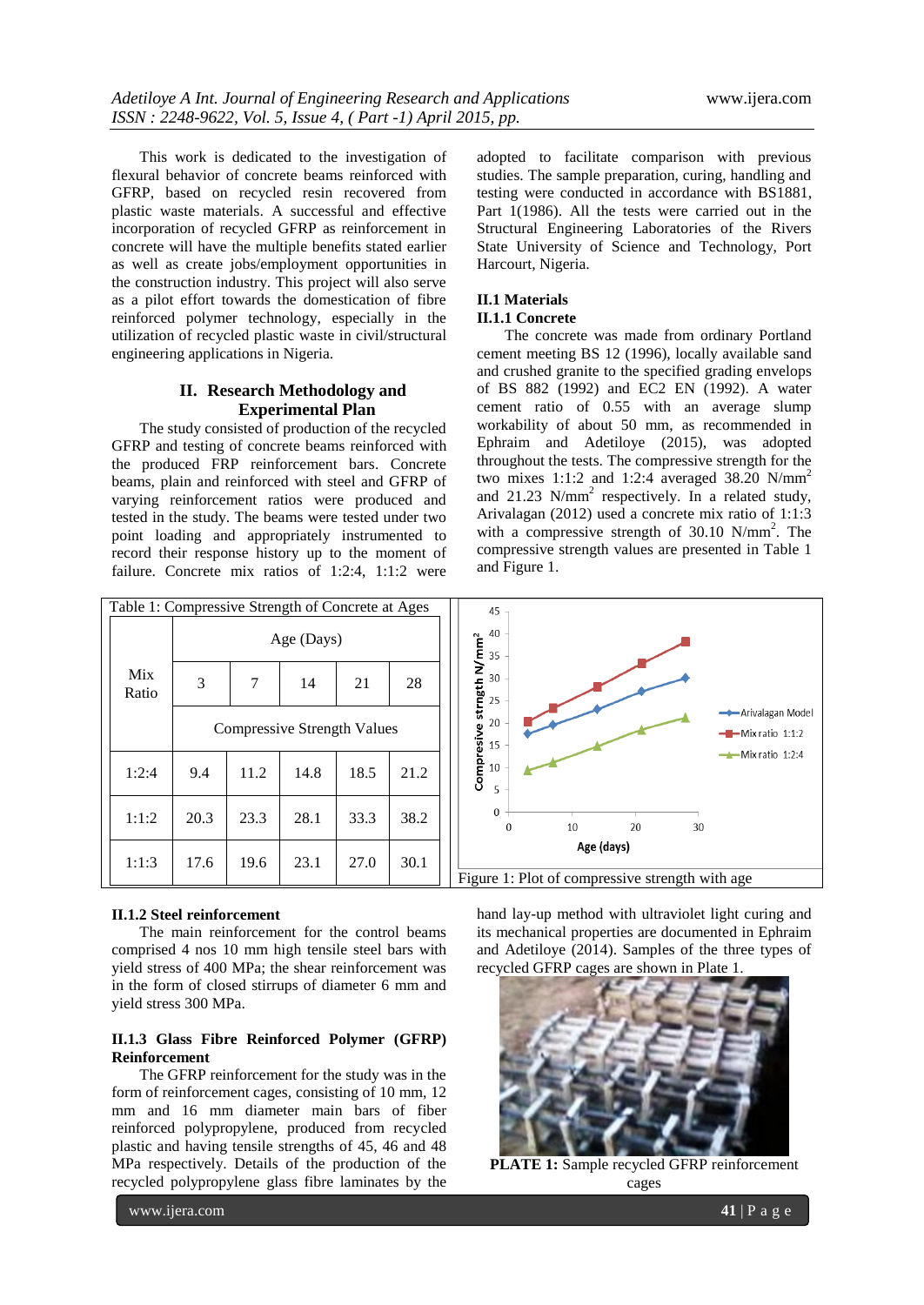#### **II.2 Test Specimens**

A total of twelve beam specimens, grouped in two series, was tested in this study. The first series of test specimens consisted of three sets of GFRP reinforced beams and one set each of plain and steel reinforced beams. Each set comprised two similar beams. The beams in this series were 100 mm wide, 100 mm deep and 500 mm long in dimension. GFRP rebars of nominal diameters 10 mm, 12 mm and 16 mm were used with 25 mm cover and stirrups at 75mm centre-

to-centre spacing in all the beams in this series. A second set of beams was designed using data from Arivalagan (2012) with the following dimensions: 50 mm wide, 150 mm deep and 900 mm long. All the beams were tested under two-point loading. The geometric properties of the beams and the reinforcement details are given in Table 2, while Plates 2 illustrate the pictorial view of the experimental beams.

| Table 2. Geometric and Kenhorechiem Details of Test Deams |                       |             |             |             |            |                      |  |  |  |
|-----------------------------------------------------------|-----------------------|-------------|-------------|-------------|------------|----------------------|--|--|--|
| Beam No.                                                  | Beam 1                | Beam 2      | Beam 3      | Beam 4      | Beam 5     | Beam 6<br>$4\phi$ 12 |  |  |  |
| Rebars                                                    | <b>Plain Concrete</b> | $4\phi 10$  | $4\phi$ 12  | $4\phi$ 16  | $4\phi$ 10 |                      |  |  |  |
| Type of Rebars                                            | Nil                   | <b>GFRP</b> | <b>GFRP</b> | <b>GFRP</b> | Steel      | <b>GFRP</b>          |  |  |  |
| Section (mm)                                              | 100x100               | 100x100     | 100x100     | 100x100     | 100x100    | 150x150              |  |  |  |
| Reinft. Ratio %                                           |                       | 3.14        | 4.52        | 8.03        | 3.14       | 2.0                  |  |  |  |

**Table 2: Geometric and Reinforcement Details of Test Beams**



**PLATE 2:** Beam Specimens during casting and during wet curing

#### **III. Experimental Set Up and Procedures**

The experimental setup and instrumentation of the test beams are shown in Figure 2.The load was applied centrally by a 600 kN hydraulic jack. A spreader I-beam was used to distribute the load to the third-span points. Three DEMEC dial gauges were used to measure deflections at the loading points and

up and instrumentation. In order to evaluate the cracking resistance, a crack meter Model Controls 58-C0218 was used to measure the width of cracks. The progress photographs of the flexural test are presented in Plate 3.

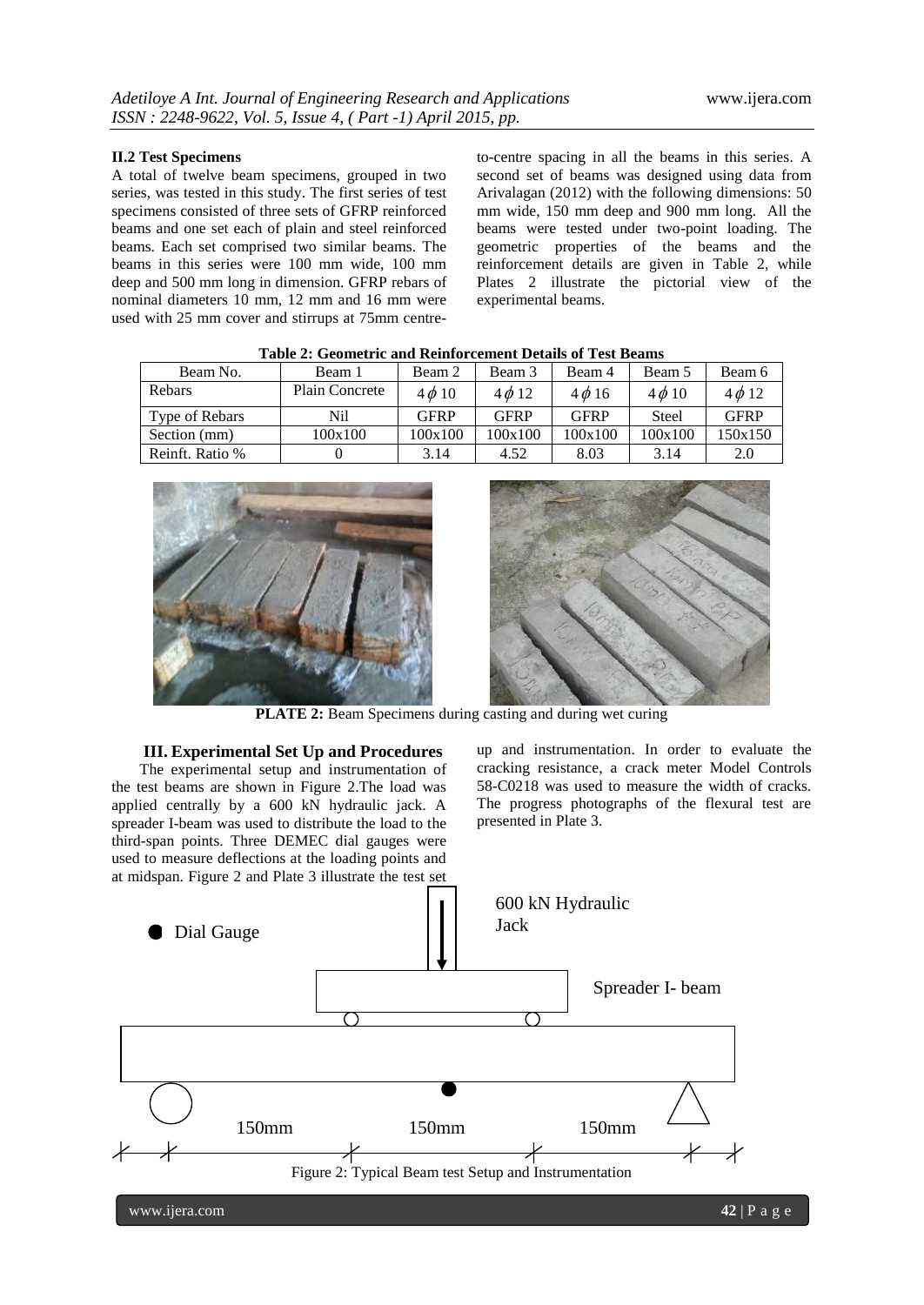

PLATE 3: Experimental Set Up and Progress Photograph of Flexural Test

The load was increased at a rate of 1 kN/s and paused at about 5 kN intervals to observe, take dial gauge readings, trace cracks and measure the crack widths. Two load cycles were performed in line with the suggestions of Al-Sunna R. et al (2006). In the first cycle, the load was increased to the nominal service load level, which corresponded to a stress of about 45% of the concrete compressive strength in the top concrete fibre at midspan. In the second cycle, the load was increased until failure of the test specimen occurred.

The flexural strength  $f_{ct}$  was computed by the standard formula

$$
f_{ct} = \frac{Fl}{d_1 d_2^2}
$$

where

F is the maximum load

l is the distance between the supporting roller

 $d_1$  and  $d_2$  are the lateral dimensions of the crosssection.

#### **IV. Results and Discussion**

On the basis of the laboratory tests conducted on the various beam specimens in this study, valuable information regarding the flexural behavior of concrete beams, reinforced with GFRP from recycled plastics was obtained. The results of these tests are presented and discussed in the following sections.

#### **IV.1 Load - deflection behaviour**

The load - deflection test results are shown in Table 3 and plotted in Figure 3. The beams tested showed relatively linear elastic behaviour up to the cracking load of about 8 kN. Thereafter, rapidly increasing deflection was observed which culminated in a final sudden rupture of the beam. A comparison of the deflections of beams B2 and B5 with equal reinforcement ratios of GFRP and steel reveals that the two types of beams yielded maximum deflections in the range of 6 to 8 mm with GFRP reinforced beams showing about 33 percent greater deflection than the control beam.

|            | Table 3:<br>Experimental Values of Central Deflection |          |          |          |          |          | 160                            |                                       |
|------------|-------------------------------------------------------|----------|----------|----------|----------|----------|--------------------------------|---------------------------------------|
|            | Beam                                                  | Beam     | Beam     | Beam     | Beam     | Beam     |                                |                                       |
| Load<br>kN |                                                       | 2        | 3        | 4        | 5        | 6        | 140                            |                                       |
|            | Beam deflection (mm)                                  |          |          |          |          |          |                                |                                       |
| $\Omega$   | $\theta$                                              | $\theta$ | $\Omega$ | $\Omega$ | $\Omega$ | $\Omega$ | 120                            |                                       |
| 5          | 0.2                                                   | 1.0      | 1.0      | 1.0      | 1.0      | 1.5      | 100                            |                                       |
| 10         | 0.6                                                   | 2.2      | 2.1      | 2.0      | 2.3      | 3.5      |                                | $\rightarrow$ B1                      |
| 15         |                                                       | 2.5      | 2.5      | 2        | 2.5      | 4.5      | $\text{Load}(\text{KN})$<br>80 | $-86$<br>$\rightarrow$ B5             |
| 20         |                                                       | 3.3      | 3.1      | 2.5      | 3.2      | 6.0      |                                | $\rightarrow$ B7<br>$-84$             |
| 25         |                                                       | 4.5      | 3.4      | 3.0      | 3.5      | 8.0      | 60                             | $-$ B <sub>2</sub>                    |
| 30         |                                                       | 5.4      | 3.8      | 3.5      | 4.0      | 10       |                                | $\rightarrow \leftarrow$ B3           |
| 35         |                                                       | 6.0      | 4.0      | 4.0      | 4.2      | 12.5     | 40                             |                                       |
| 40         |                                                       | 7.0      | 5.0      | 5.0      | 5.5      |          |                                |                                       |
| 45         |                                                       | 8.0      | 6.0      | 6.0      | 6.4      |          | 20                             |                                       |
| 50         |                                                       |          | 7.0      | 7.0      | 8.0      |          |                                |                                       |
|            |                                                       |          |          |          |          |          |                                | 10<br>15<br>20<br>25<br>5<br>$\Omega$ |
|            |                                                       |          |          |          |          |          |                                | Deflection (mm)                       |

Figure 3: Load - deflection graphs flexural behaviour of FRP- RC beams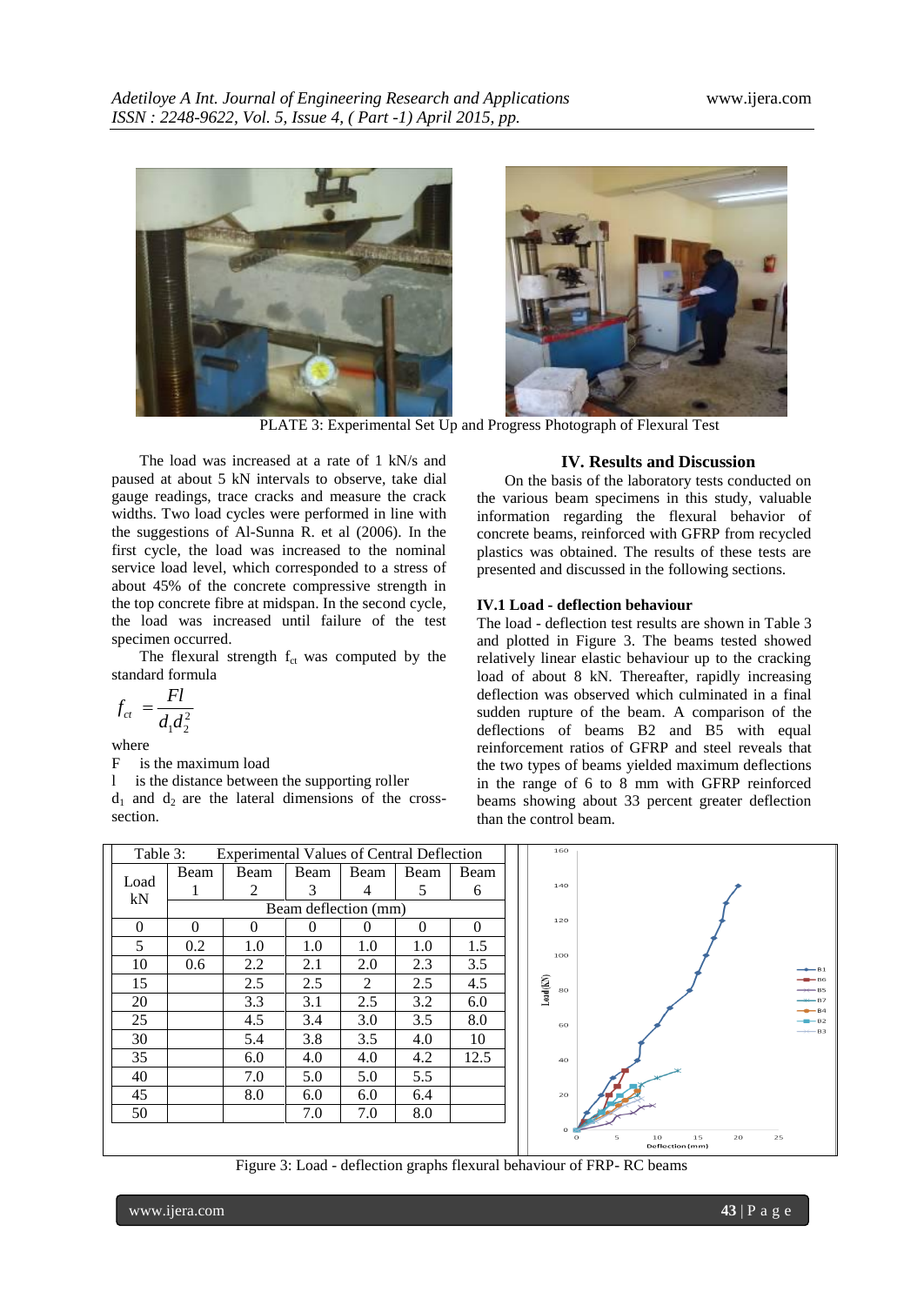#### **IV.2 Flexural Strength**

The flexural strength values for the tested beams are shown in Table 4 from where, it can be seen that the GFRP has a good bonding with concrete. The value of flexural strength for plain beam was about 8 N/mm<sup>2</sup> while the GFRP reinforced beams yielded flexural strength values in the range of 23  $N/mm^2$  to 25 N/mm<sup>2</sup> , about 4 times higher. The flexural strength of GFRP reinforced beams increased with reinforcement ratio up to about 4 percent reinforcement ratio beyond which substantial strength increase was not observed. The ultimate strength of steel reinforced beam B5 was about 20 percent higher than for the corresponding GFRP reinforced beam B2. This is indicative of the fact that the GFRP bars did not develop their full capacity as a result of limited transfer of tensile stress from concrete to GFRP bars on account of approximately equal moduli of elasticity of both materials.

Arivalagan (2012) presented the engineering performance of concrete beams reinforced with GFRP bars and stainless steel and similarly observed that concrete beam reinforced with GFRP bars exhibited lower load carrying capacity and stiffness compared with the conventional reinforced concrete beams.

| Beam<br>designation              | Ultimate<br>load (KN) | Flexural<br>strength<br>(N/mm <sup>2</sup> ) | First crack<br>load(KN) | Average<br>crack<br>spacing<br>(mm) | Deflection<br>(mm) |
|----------------------------------|-----------------------|----------------------------------------------|-------------------------|-------------------------------------|--------------------|
| B <sub>1</sub><br>100x100x500 mm | 16                    | 8                                            | 1                       | $\Omega$                            | 0.5                |
| Plain concrete<br>$\rho = 0\%$   | 16                    | 8                                            | 1                       | $\boldsymbol{0}$                    | 0.6                |
| B <sub>2</sub><br>100x100x500 mm | 46                    | 23                                           | 9.2                     | 90                                  | 8                  |
| $p = 3.14%$<br><b>GFRP</b>       | 45                    | 22.5                                         | 9                       | 90                                  | 8                  |
| B <sub>3</sub><br>100x100x500 mm | 51                    | 25.5                                         | 11.2                    | 80                                  | $\tau$             |
| $p = 4.52%$<br><b>GFRP</b>       | 50                    | 25                                           | 11                      | 80                                  | 6                  |
| B <sub>4</sub><br>100x100x500 mm | 48.5                  | 24.25                                        | 9.7                     | 75                                  | $\overline{7}$     |
| $\rho = 8.03\%$<br><b>GFRP</b>   | 50                    | 25                                           | 10                      | 72                                  | $\overline{7}$     |
| B <sub>5</sub><br>100x100x500 mm | 54                    | 27                                           | 12                      | 56                                  | 6                  |
| $\rho = 3.14\%$<br><b>Steel</b>  | 53                    | 26                                           | 10                      | 60                                  | 6                  |
| Beam from Arivalagan<br>(2012)   | 36                    | 12.8                                         | 4.5                     |                                     | 15                 |

In a similar research by Nawy and Neuwerth (1971) involving flexural tests of 20 simply supported rectangular beams reinforced with GFRP and steel reinforcing bars, the beams were observed to fail by compression of the concrete. Based on these and similar observations on the failure of GFRP reinforced beams, Faza and GangaRao (1992) concluded that, to achieve high ultimate strength with FRP reinforcing bars, highstrength concrete should be used.

#### **IV.3 Failure Mechanism**

All the tested beams failed in flexure with crushing of concrete in the compression zone at the failure stage after the development of flexural cracks. Cracks started developing at 16 to 24 percent of the ultimate load in the GFRP reinforced concrete beams. The first visible crack occurred expectedly between the locations of the two point loads in the region of maximum bending moment. This is vividly captured in Plates 4. Thereafter, as the load was increased, more cracks appeared over the shear span region on both halves of the beam. The crack widths of all the beams tested are presented in Table 4. The plain beam failed in a more abrupt manner while FRC reinforced beams failed in a more ductile way as the load dropped more gently and smoothly.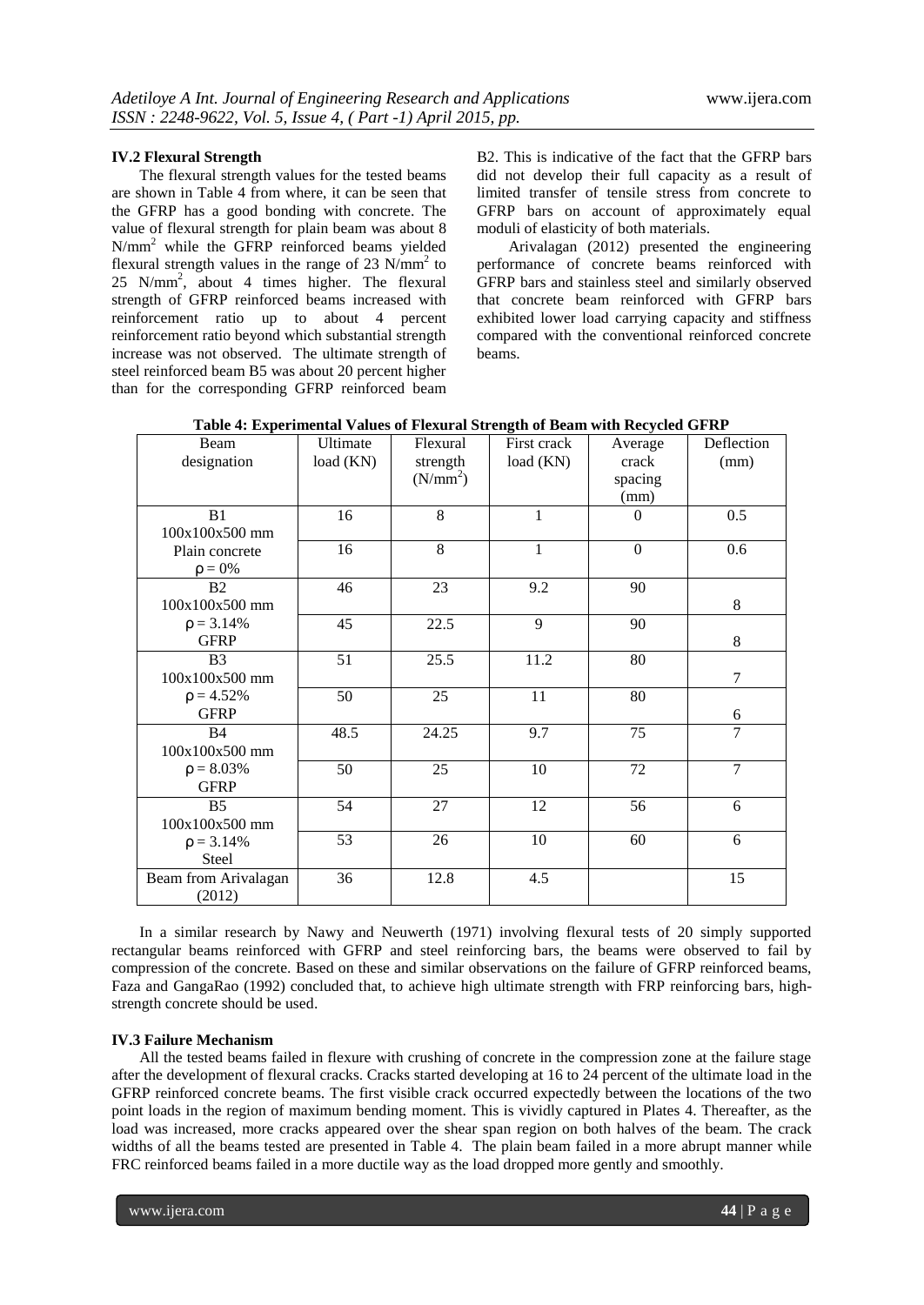

**PLATE 4**: Failure mechanism and crack pattern in typical experimental beam.

The mode of failure for beams, reinforced with GFRP bars, was slightly different compared with the control steel reinforced concrete beam. The GFRP reinforced concrete beams failed either by concrete crushing at the compression zone or rupture of the GFRP reinforcement. In addition, the deflections in beams, reinforced with GFRP bars, were generally larger than those in beams reinforced with steel bars. This is due to the low modulus of elasticity and the different bond characteristics of the GFRP bars. The number of cracks on beams, reinforced with GFRP bars, was lower than on the steel reinforced beams. In addition, the average crack spacing for the GFRP reinforced concrete beam was also greater compared with the steel reinforced beam.

The three-stage failure mechanism, including crack initiation, formation and propagation to failure, observed above was also confirmed in the study of Nanni et al. (1993).

#### **V. Conclusions**

Based on the experimental investigation and analysis of results obtained in this study, the following conclusions may be drawn:

- 1. Concrete beams, reinforced with GFRP based on recycled resin, show good bonding but exhibit lower load carrying capacity in comparison with the control steel reinforced concrete beam.
- 2. The flexural strength of beam, reinforced with GFRP, based on recycled resin was about 400 percent higher than that of control plain concrete beam.
- 3. The flexural strength of GFRP reinforced beams increased with reinforcement ratio up to about 4 percent reinforcement ratio beyond which substantial strength increase was not observed.
- 4. The deflection of concrete beams, reinforced with GFRP based on recycled resin, is generally greater compared to those for the control beam due to the low elastic modulus of the GFRP reinforcement.
- 5. The failure mechanism of concrete beams, reinforced with GFRP based on recycled resin, was slightly different compared with that of the control beam. The GFRP reinforced concrete beams failed either by concrete crushing at the compression zone or rupture of the GFRP reinforcement.
- 6. The failure of GFRP reinforced concrete beams was preceded by ample warnings in the form of large deflections and crack developments similar to the observations in steel reinforced concrete beams. The cracks in GFRP reinforced beams were characterised by larger widths and fewer numerical strength than in steel reinforced control beams.

The observed primary compression failure is indicative of the non attainment of capacity of the GFRP reinforcement bars before consummation of concrete strength. On the basis of this, the use of high strength concrete is recommended for optimal exploitation of the potentials of the composite beam with glass fibre reinforced plastic reinforcement.

## **References**

- [1] Al-Sunna R, Pilakoutas K, Waldron P, Guadagnini M (2006). "Deflection of GFRP reinforced concrete Beams," *Composites Part B: Engineering,* Vol. 43, Issue 5, pp. 2121 2134.
- [2] American Concrete Institute, *Report on Fiber-Reinforced Polymer (FRP)* "440.XR Reinforcement for Concrete Structures;" "440.1R Guide for the Design and Construction of Structural Concrete Reinforced with FRP Bars;" "440.2R Guide for the Design and Construction of Externally Bonded FRP Systems for Strengthening Concrete

Structures;" American Concrete Institute, Farmington Hills, Mich, USA.